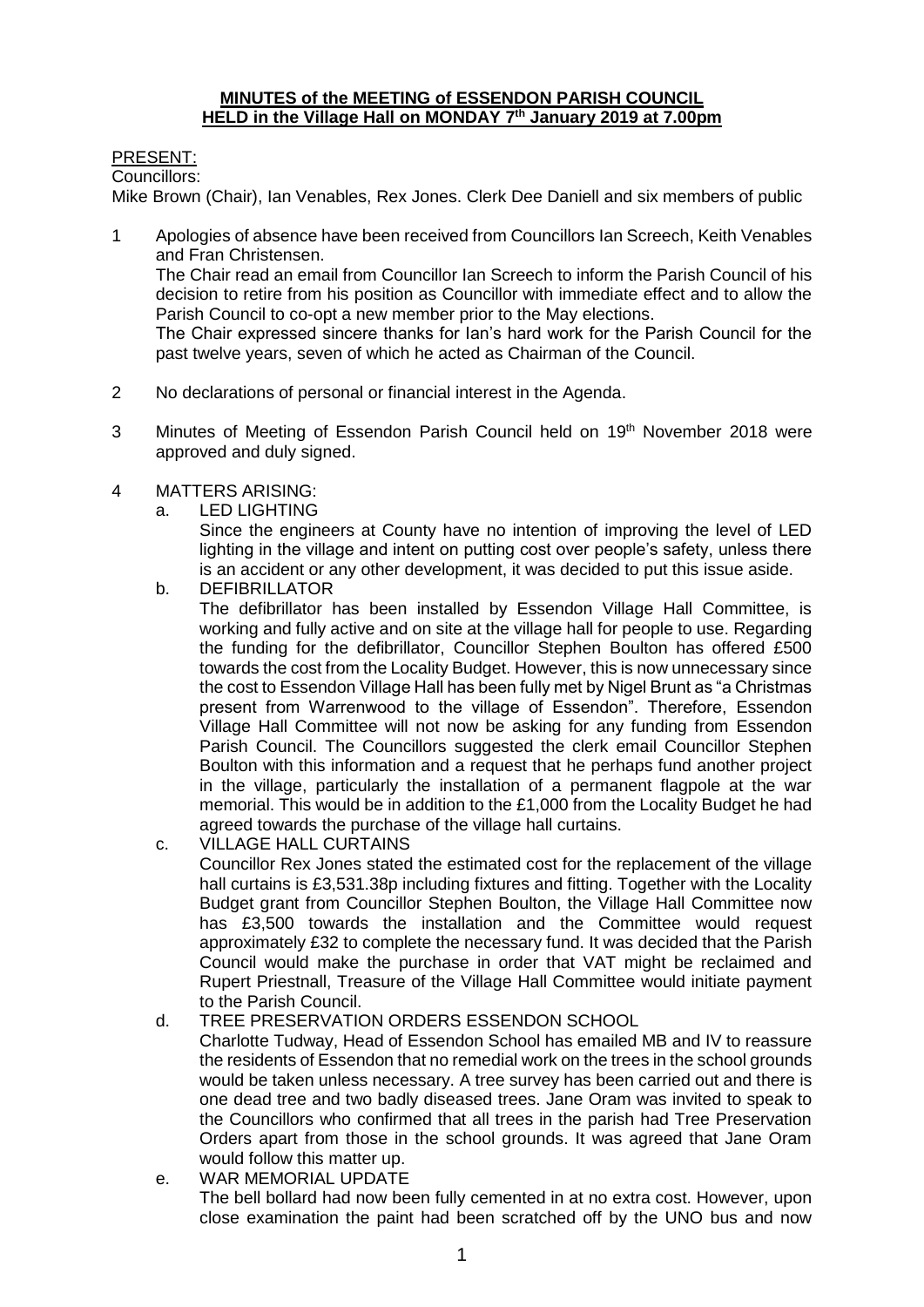requires repainting. Since UNO bus company offered to pay for the damage the Chair will now follow this up with a request for  $£100$  for the cost of the paint. It was also suggested the War Memorial might be out of plumb and Councillor Ian Venables will visit the memorial to ascertain whether this was fact.

#### 5 ANY MATTERS RAISED BY THE PUBLIC

- a) Jane Oram confirmed there was a problem 20 years ago to get insurance cover for the war memorial as it is built over a well. The parish clerk, John Spragg, had managed to overcome this issue and insurance is now in place.
- b) The matter of the recent Parking survey Essendon was discussed. It was generally felt that no further yellow lines were required to be painted. Since the village has no public railway station or shops, residents parking permits were unnecessary. There was some discussion about the grassed areas near parking bays that could be converted to extra parking spaces.
- c) New residents at 31 Rectory Close asked if the parish council could assist them in their parking problem. The road at this point is very narrow and already these residents have had four wing mirrors broken by passing traffic. This property is social housing and approximately two years ago WHBC offered all council tenants in Essendon the opportunity to have their front garden converted to parking spaces. The tenant at that time refused the offer and WHBC will not now offer the service to the new residents. It was suggested the tenants contact our local councillors and were informed of the existence of the Saturday monthly surgery on the first Saturday of the month.
- d) The planning application 6/2018/2149/OUTLINE for a covered manege at Warrenwood Manor was raised by concerned residents and particularly why the parish council had not made any comment on the application. The Chair and Councillor Rex Jones attempted to comment on the situation but were shouted down, after which the said residents left the building.

#### 6 FINANCE

Budget for 2019/2020 distributed. The clerk produced the request for precept application and it was decided to apply for £18,000 since it was intended to use some of this money again to add to the reserve fund that has been set up for the village hall.

It was explained the annual subscription for the Wix website was increasing and the domain host fee could not be paid by cheque and the clerk pays these fees from her own account since the parish council does not do on line banking. A cheque payment for these are applied for as and when necessary by the clerk.

| Cheques were signed for the following expenditure: |         |
|----------------------------------------------------|---------|
| Replacement keys for filing cabinets (R. Jones)    | £21.85  |
| Christmas tree event expenses (I. Venables)        | £271.29 |

#### **TOTAL £293.14**

#### 7 PLANNING MATTERS

6/2018/2752/HOUSE – Little House, West End Lane erection of two storey side extension following demolition of storage unit and alterations to openings with porch – REFUSED – The Chair explained this was refused on the grounds of overdevelopment of the green belt and impact on a conservation area as there was no heritage statement. 6/2018/2149/OUTLINE – Warrenwood Manor (Equestrian area) erection of single storey equestrian building to form covered manege and riding area with landscaping details reserved – REFUSED

6/2018/2815/VAR – West End Farm, West End Lane variation of condition 1 (Basement subterranean light wells) on planning permission 6/2016/0890/FULL – APPROVED